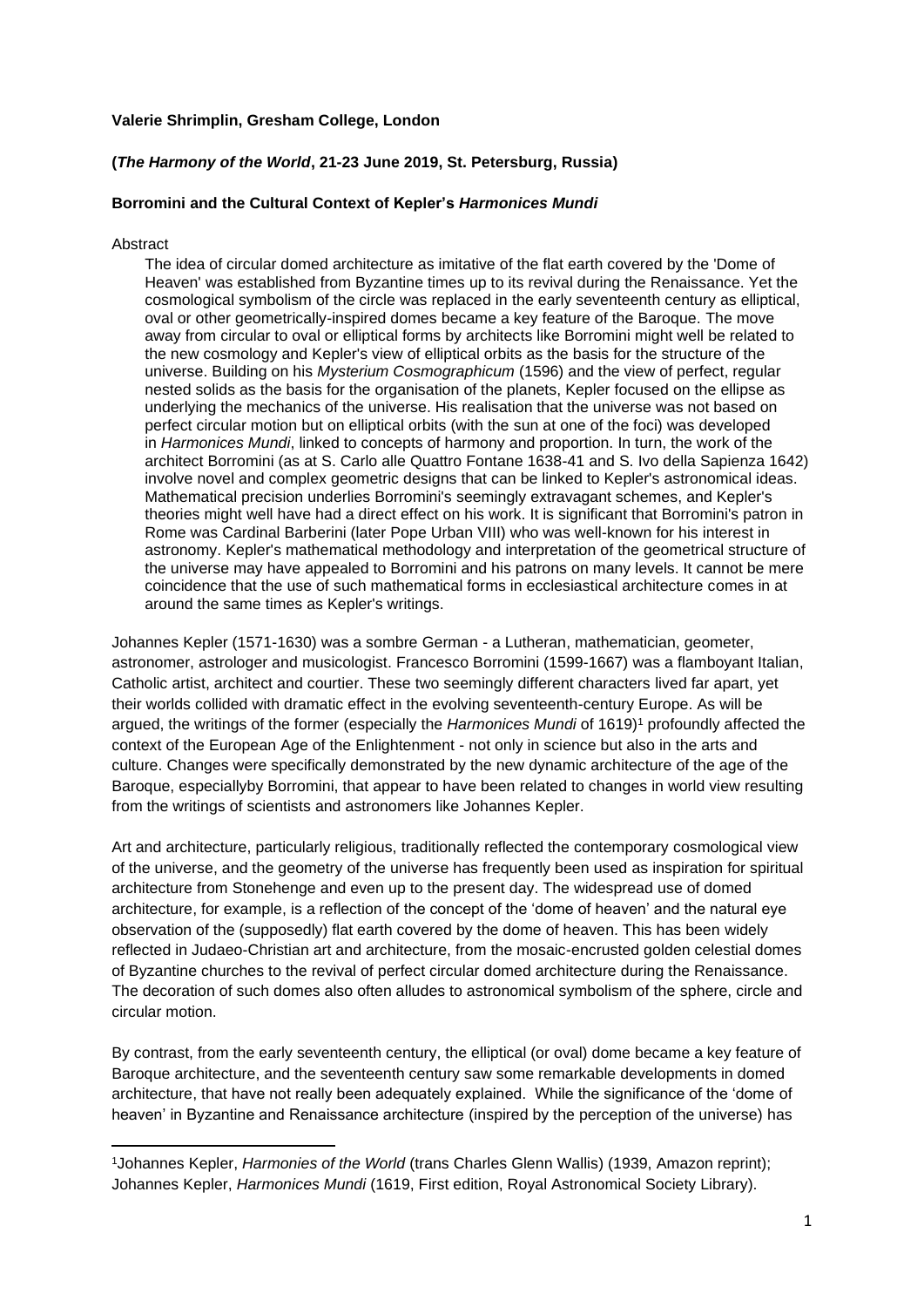frequently been emphasised, less discussion seems to have taken place about post-Renaissance developments during the Baroque period from the early seventeenth century. The preference of architects like Borromini for elliptical rather than perfectly circular or hemispherical domes appears to have been inspired by developments in astronomy in the seventeenth century. This challenged many classical and humanist precepts, such as the perfection of the circular form and it is worth considering whether the predilection for the form of the ellipse by Borromini and others might have any relationship with Kepler's realisation of elliptical orbits as the basis for the structure of the universe – as first applied to the orbit of Mars and then (by 1619), to all planets. Could it be mere coincidence that the dramatic introduction of oval/elliptical domes occurs at about the same time as Kepler revolutionised the perception of the universe and its mechanics? Might the radical changes and transition to the use of oval domes in the Baroque period have any relation to Kepler's elliptical orbits?<sup>2</sup> Kepler's work fundamentally changed the understanding of the mechanics of the universe, having not only an immense scientific impact (in his attempts not only to describe, but to explain the cosmos) but also on culture and world view in general.

The cosmological view of the relation between the view of the universe and art/architecture has a long history, covering the ancient classical era from the Roman architect Vitruvius in the first century BC, to the depiction of cosmology as expressed in *Genesis, Isaiah,* and the *Psalms* which laid the foundation for much ecclesiastical iconography. The concept of the Dome of Heaven is influential on church architecture from early Christian times, and particularly during the Byzantine period. A significant revival of domed architecture took place during the Renaissance that was very much linked to the religious symbolism of centrally planned churches. In the Baroque period of the early seventeenth century, however, non-circular domes (ellipses, ovals) come to the fore, with a likely relationship to Kepler's views.

The *Ten Books on Architecture* by the Roman Marcus Vitruvius Pollio (c 80 – 15 BC) were a key text for Renaissance art and well-known to architects from Brunelleschi to Michelangelo and later architects. Vitruvius significantly emphasised that it is essential for all architects to 'be acquainted with astronomy and the theory of the heavens' (Book I). He followed this with sections on astronomy, zodiac, planets, sun, moon and constellations (in Book IX), defining the 'Universe' as 'the heaven that is made up of the constellations and the courses of the stars.' The tradition of the deity(s) as inhabiting the heavens above the earth was also indicated in classical times, for example by the celestial, domed Pantheon ('all gods') in Rome built in AD 126.

Similarly, the Judao-Christian view of the universe establishes the view of the flat earth covered by the Dome of Heaven, describing, for example how God 'sitteth upon the circle of the earth' and 'stretcheth out the heavens as a curtain and spreadeth them out as a tent to dwell in' (see Genesis 1; Isaiah 40:22; cf Psalm 104; Jeremiah 10:12; Ezekiel 5:5). This view was reflected in ecclesiastical art and architecture, for example, the Temple of Solomon, Jerusalem was built in the same proportions as the known universe (I Kings 6). Later on, the illustrations in the *Christian Topography* by the Syrian Monk Cosmas Indicopleustes ( $6<sup>th</sup>$  century) clearly shows not only the view of the flat earth covered by the Dome of Heaven, but also a clear and immediate correspondence with the concept of the Last Judgment and the cosmic arrangement at the end of the world, whereby the 'good' go up to heaven and the 'bad' go down to hell, beneath the earth's (flat) surface. Examples are to be found of the traditional link between domed architecture and the view of the cosmos such as the Mausoleum of Galla Placidia in Ravenna (425), the 'hanging' domed architecture of Sta Sophia in Constantinople,

<sup>2</sup> This paper developed out of previous work: Valerie Shrimplin, 'Domed Architecture: Image of the Universe', Presentation at the Second Conference on The Inspiration of Astronomical Phenomena: Malta (unpublished 1999); Valerie Shrimplin, 'Borromini and the New Astronomy', *Proceedings of The Inspiration of Astronomical Phenomena* (2003) pp. 413-422.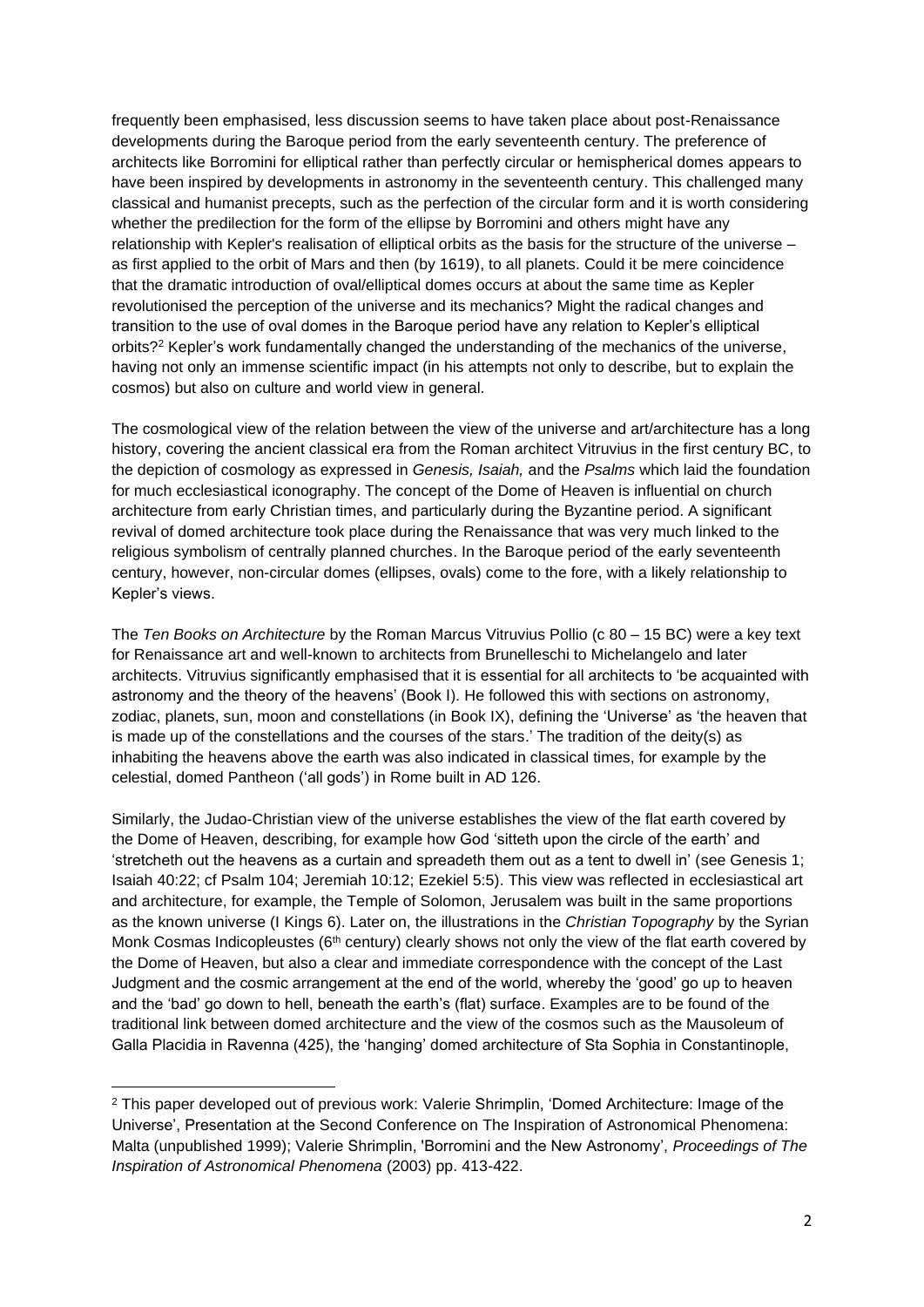the Monastery at Daphne in Greece, or the domes of St Mark's Venice, which also include the story of the creation of the cosmos.

The Aristotelian view of the universe as a series of concentric spheres and orbits of the planets (and also the sun and moon) around the earth held sway during the medieval period. The Renaissance revival of perfect circular domes was first emphasised by the architect Leon Battista Alberti who focused on the perfect circles of the dome and sky - 'the vast vault of the heavens' (*De Re*  Aedificatoria, 1450).<sup>3</sup> Interest in the perfect circular form in the Renaissance derived from platonic thought and concepts of natural perfection. The symbolism of the circle was reinforced by the neoplatonic revival since Plato described the cosmos (*Timaeus*, 33B) as 'a round in the shape of a sphere, equidistant in all directions from the centre to the extremities, which of all shapes is the most perfect'. Other examples include works by Brunelleschi (the Duomo Florence and the Pazzi Chapel); Leonardo (drawings of ovals); Bramante (The 'Tempietto'); Michelangelo (Medici Chapel, the dome of St Peter's, and the *Last Judgment* in the Sistine Chapel – demonstrated as having been influenced by Copernicus's heliocentric theory.<sup>4</sup>

However, some remarkable examples from the late sixteenth century increasingly demonstrate a new way of thinking, such as the design for the Campidoglio by Michelangelo (1538) which appears to resemble orbits in space – and Michelangelo was well-known for his interests in the mathematics, proportion and even musical intervals of his time.<sup>5</sup> Oval and elliptical (non-circular) structures/domes were also not completely unknown before the Renaissance, for example, the Colosseum in Rome (1st century CE) which was so designed in order to make it directional with no corners to trap the hapless victims. The architect Serlio (1537-1575) in his *Libri d'Architettura Book 1,* considered the oval as an approximation to ellipse, or a circle in perspective. Other sixteenth-century examples are to be found but these were often simply based on a domed square with the dome elongated along one axis.<sup>6</sup> It has been suggested, by Blunt, that the oval form of church in the sixteenth century was also influenced by liturgical requirements following the Council of Trent, but a relationship with the changing view of the universe also seems likely. In Rome in the late sixteenth century, the architect Giacomo (or Jacopo) Vignola (1507-73) chose an unusual rectangular shape with rounded corners for his design of St Andrea in Via Flaminia (1553), whilst the church of San Giacomo in Augusta, by Carlo Maderno (completed 1600) has a more distinctive oval shape. It is interesting to note that the architect Francesco Borromini worked with Carlo Maderno on the Church of Sant'Anna dei Palafrenieri in the 1620s, demonstrating his exposure to such novel schemes as the use of a hexadecadon.

It is sometimes difficult to distinguish between the oval or elliptical form in architecture, since the axes are often similar,7 and the precise equation for the ellipse was not generally known until the seventeenth century.<sup>8</sup> By 1602, and using data obtained whilst working with Tycho Brahe, Kepler had

<sup>3</sup> Rudolf Wittkower, *Architectural Principles in the Age of Humanism* (London: Academy, 1997), pp. 17 and 27f.

<sup>4</sup> Valerie Shrimplin, *Sun-symbolism and Cosmology in Michelangelo's Last Judgment,* (Kirksville, MO: Truman State University Press, 2000).

<sup>5</sup> Caterina Pirina, 'Michelangelo and the Music and Mathematics of his time', *Art Bulletin*, vol 67, issue 3 (1985): pp.368-382.

<sup>6</sup> Peter and Linda Murray, *Architecture of the Italian Renaissance* (Norwich: Jarrold, 1971), p. 198; Anthony Blunt, *Borromini* (London: Allen Lane, 1979), p. 68.

<sup>7</sup> Javier Barrallo, 'Ovals and Ellipses in Architecture,' *Proceedings of X Interdisciplinary Conference of the International Society of the Arts, Mathematics and Architecture* (Columbia College, Chicago 2011), pp. 9-13; Stefano Bagliani, 'The Architecture and Mechanics of Elliptical Domes', *Proceedings of the III International Congress on Construction History,* Cottbus, Germany (2009) no pagination. [http://www.bma.arch.unige.it/PDF/CONSTRUCTION\\_HISTORY\\_2009/VOL1/Bagliani-](http://www.bma.arch.unige.it/PDF/CONSTRUCTION_HISTORY_2009/VOL1/Bagliani-Stefano_layouted.pdf)[Stefano\\_layouted.pdf:](http://www.bma.arch.unige.it/PDF/CONSTRUCTION_HISTORY_2009/VOL1/Bagliani-Stefano_layouted.pdf) [accessed 16 May 2019].

<sup>8</sup> Barrallo, 'Ovals and Ellipses', p. 12.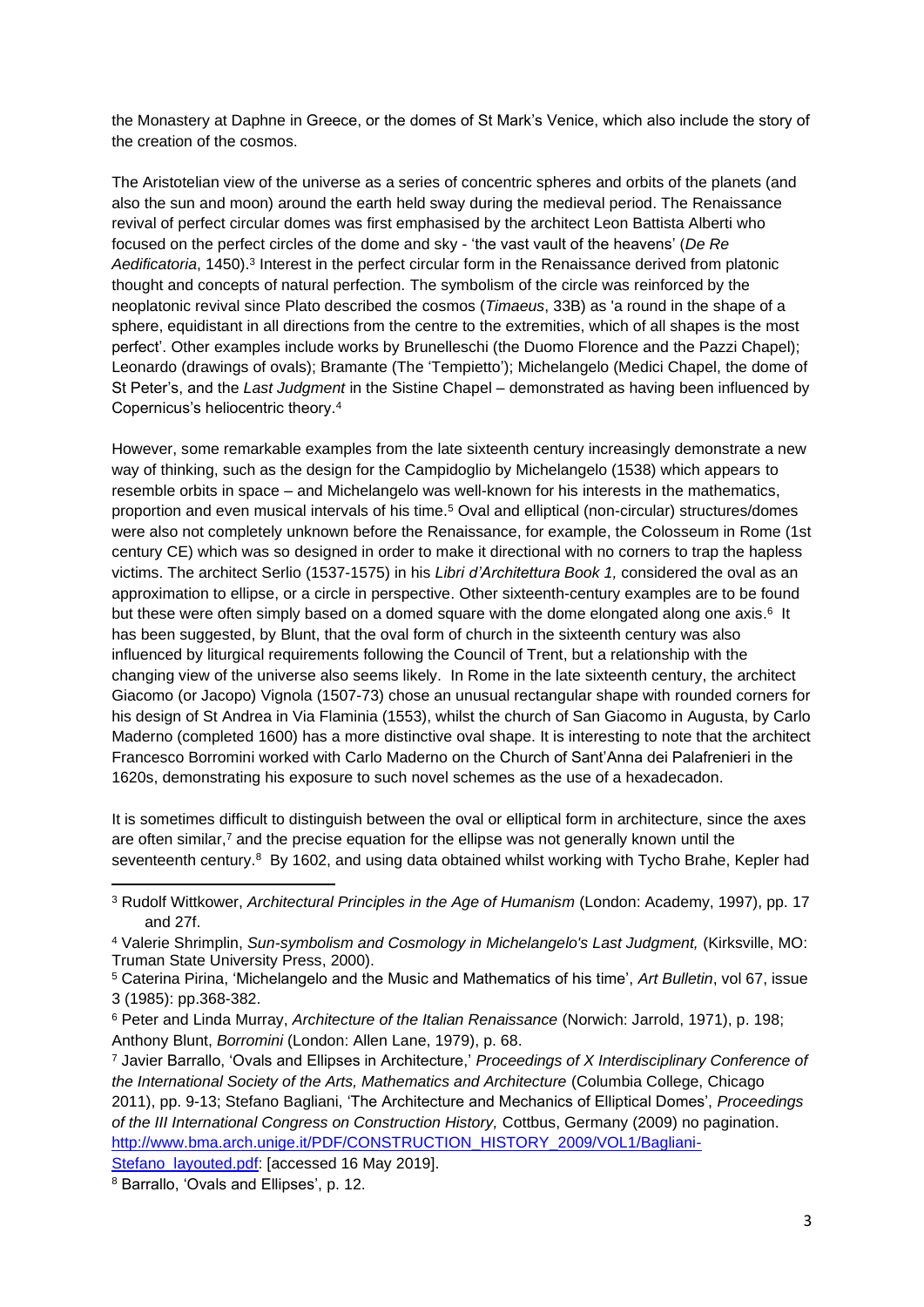concluded that, although he agreed with Copernicus regarding the motion of the earth (and planets) around the sun, the observations did not fit in with the traditional concept of the basis of the universe being founded on perfect eternal circles. He at first saw the orbit of Mars as oval, and then as an ellipse with the sun at one focus (1609) – a concept that he came to see as applicable to the orbits of all the planets by the time of his Third Law of Planetary Motion as laid out in the *Harmonices Mundi*.

The construction of ovals or ellipses had been addressed by Leonardo da Vinci in his *Notebooks* (*Codex Atlanticus*, c 1510) and in architecture, where ovals were used as an approximation of an ellipse for structural reasons. The device of a string to trace an ellipse was sometimes used, as clearly illustrated by Amboise Bachot in 1598 (Fig.1). But changes seem to have taken place when Kepler came onto the scene, and especially by the 1620s and 30's.

The chronology is important so a brief synopsis of Kepler's life and work is relevant here. Born in 1571 in Wiel der Stadt near Wurttemberg (part of the Holy Roman Empire), Johannes Kepler studied theology at the University Tubingen (1589), before becoming a teacher of Mathematics at Graz (1594) where he published his *Mysterium Cosmographicum* (1596) in which he supported the Copernican view that 'the sun must be the centre of the world, symbol of God, source of light and heat, force that drives planets in their orbits'. Kepler looked to the concept of perfect regular nested solids as the basis for the disposition of the planets, as derived from Plato's *Timaeus* (53D-55C).<sup>9</sup> Attempting not only to describe but also to explain the universe, from this time he saw God as 'Geometer' (and Kepler himself is often depicted holding geometric dividers). Moving to Prague to be with Tycho Brahe in 1600, he made much use of Brahe's observational data and eventually became Imperial mathematician and advisor to Rudolph II in 1601. Kepler had believed in Copernicus's model based on perfect circular orbits but, using Brahe's extensive and precise observations, he could not obtain a fit with the orbit of Mars, which actually has the greatest eccentricity in its orbit of all planets except Mercury. He started to question the ancient basis of astronomy founded on circular orbits and began to consider the ellipse at the basis for his view of the universe and its mechanics.<sup>10</sup> His *Astronomia Nova* of 1609 and *Treatise on Motion of Mars*, 1609 saw the laying out of his first and second planetary laws, showing that the orbits were elliptical and, secondly, that they did not travel at uniform speed but swept out equal areas in equal time. The *Astronomia Nova* included the first mention of the planets' elliptical paths and the idea of their movement as being free-floating as opposed to being attached to rotating celestial spheres. In addition, the inclusion of the observation of a super-nova put paid to the medieval (and earlier) ideas about the fixed, immovable and unchanging stars. As such, the *Astronomia Nova* is a key work of the scientific revolution and change in world view at the time. Using specific astronomical data and observations, Kepler had demonstrated that the universe did not work on perfect circular motion but the orbits of the planets were elliptical, with the sun placed at one of the foci, as explained in his first two Laws. Kepler moved to Linz after the death of Rudolph II in 1612, writing his *Epitome Astronomiae Copernicanae,* (published in three volumes 1617-21). The *Harmonices Mundi* followed in 1619, laying out Kepler's Third Law (that the square of the periodic times related to the cubes of the mean distances of planets from the sun)<sup>11</sup> as well as covering an immense amount of musical and astrological ideas. Travelling extensively between Linz, Prague, Ulm and elsewhere, he completed the massive Rudolphine Tables in 1623. At the time of his death in 1630, his ideas had not been widely accepted (for example by Galileo 1564-42 and Descartes 1596- 50) but from 1630-50, the *Epitome of Copernican Astronomy* was widely read as an astronomy textbook, and the idea of ellipse-based astronomy became increasingly well known. By the mid to late seventeenth century, in England Robert Hooke and Isaac Newton had grasped and built on Kepler's ideas, with Newton's *Principia Mathematica* appearing in 1687. It can easily be appreciated that there

<sup>9</sup> Plato, *Timaeus*, 53D-55C (Loeb ed.), pp. 127-133.

<sup>10</sup> Thomas Kuhn, *The Copernican Revolution* (Cambridge, MA: Harvard University Press, 1957), pp 217-219; Arthur Koestler, *The Sleepwalkers*, (Harmondsworth: Penguin, 1984), pp. 249-255. <sup>11</sup>For a concise summary of Kepler's first two Laws (in his treatise on *Motion of Mars*, 1609) and third Law (in *Harmony of the World*, 1619) see Kuhn, *Copernican Revolution,* pp. 212f.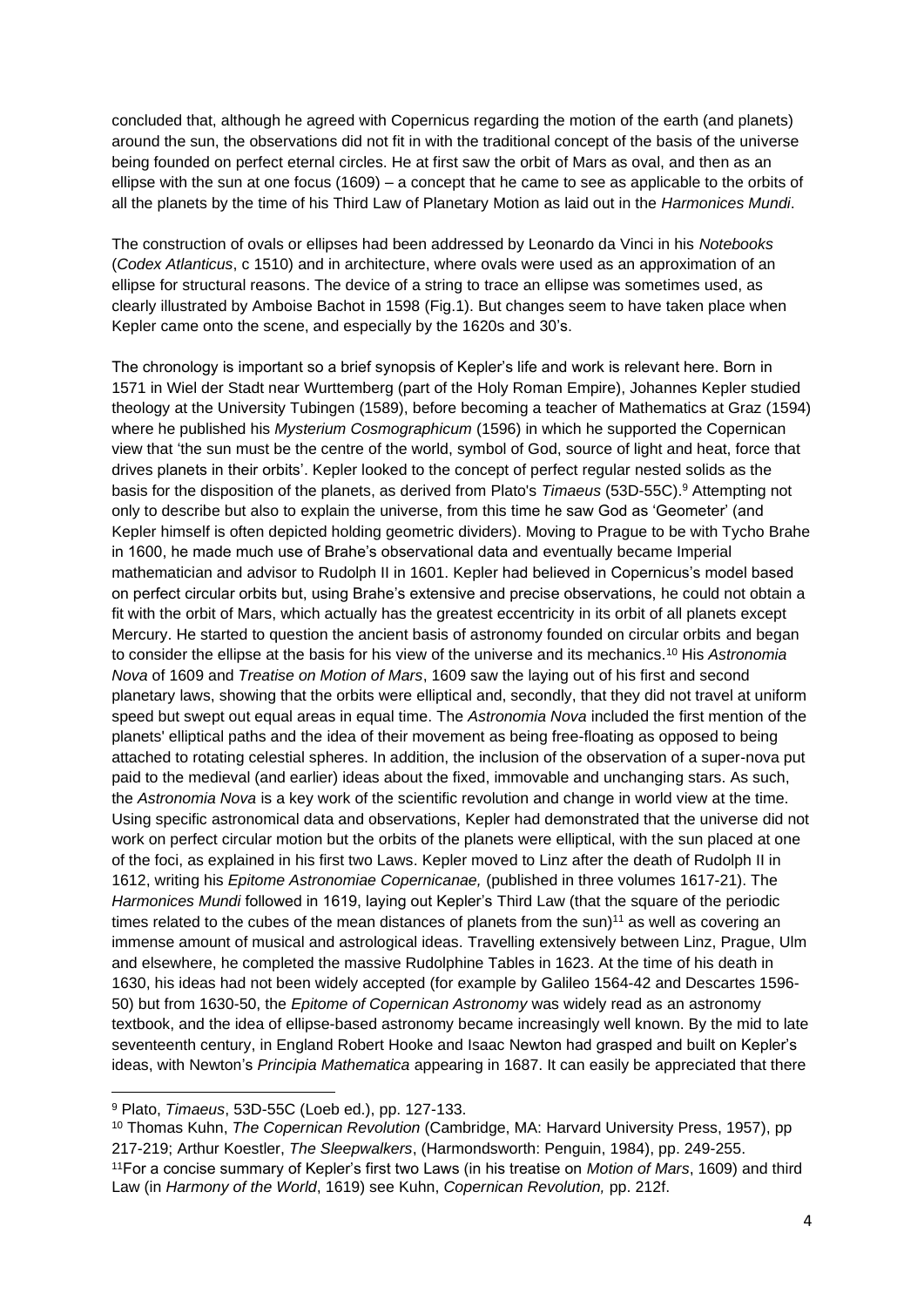would have been no Kepler without Tycho; and no Newton without Kepler. He was perhaps 'the last scientific astrologer and the first astrophysicist' (Carl Sagan).

Kepler's views swiftly gained far-reaching influence not only on scientific theory but also culture and world view of the time – including the cosmological symbolism of spiritual architecture, and particularly the work of the innovator Borromini. In addition, it is significant that Borromini's patron from the time of his arrival in Rome was Cardinal Barberini (1568-44, elected Pope Urban VIII in 1623) who was wellknown as a religious reformer as well as a patron of the arts. Pope Urban also corresponded with and was a supporter of Galileo. Kepler's mathematical methodology and interpretation of the universe were likely to have appealed to Borromini in many ways, particularly the belief in divine geometry ruling the formation and structure of the universe, and as the key to its understanding.

Illustrations of the *Harmonices Mundi* (RAS Library edition) and the *Astronomia Nova* show significant changes in world view in the early seventeenth century. The link between architecture and world views or cosmology has already been established above and appeared to continue as the seventeenth century progressed. Ovals were sometimes used architecturally as an approximation for the ellipse (possibly for structural reasons) and instead of neoplatonic perfect circles, interest in the revival of the platonic solids and other geometric forms became prominent (ellipses, ovals, equilateral triangles and other bodies) <sup>12</sup>. The *Harmonices Mundi* reinforced the idea of the orbit of every planet having the sun at one of the two foci, and it was architects like Borromini in particular who combined practical skills with this new scientific learning and culture.

Francesco Borromini (1599-1667) had led a very different sort of existence from Kepler. Born in 1599, his early years were spent in Milan as a stonemason, and from an early age he was seen as an 'artistic anarchist' expressing disorder at the same time as innovation, but with a mathematical precision underlying the apparent chaos of his designs. He was interested in the scientific ideas of the day – both cultural and humanistic aspects as well as the new learning and mathematics that were necessary for architectural schemes. The ellipse had thus scarcely been considered as an architectural form before the seventeenth century. By contrast, Borromini's elliptical domes had a mathematical and geometrical foundation, possibly with a shared source with Kepler in Plato's *Timaeus* (54E-55C). The idea of Borromini's elliptical domes as a possible allusion to contemporary astronomical theory is reinforced by evidence of interest in astronomical symbolism appearing in much of Borromini's work.

Shared sources of influence with Kepler would have included the work of Federico Commandino and Muzio Oddi (mathematicians working in Milan).<sup>13</sup> Moving to Rome in 1519, Borromini benefitted from the patronage of the Spada and Barberini families (working on the Barberini Palace and St Peter's with Carlo Maderno). He studied classical architecture and the works of Michelangelo, being responsible for major churches in Rome before his rivalry with Bernini and eventual suicide in 1667. Borromini's main works are listed below; his major works examined here being the churches of S Carlino and S Ivo. 14

 $12$  The Platonic associations of the regular solids with the classical elements are: tetrahedron/fire; octahedron/air, cube/earth, icosahedron/water, dodecahedron/cosmos,ether.

<sup>13</sup> Federico Commandino (1509-75) translated the *Conics* of Apollonius of Pergamon (c 247-205 BC) published in 1566 and used by Kepler in his consideration of elliptical orbits. Muzio Oddi 1569-1639 – architect in Milan and a probable link between architecture and mathematic theory. Simona, Michea, 'Ovals in Borromini's Geometry,' in *Mathematics and Culture II* (New York: Springer, 2005): p. 45. [https://link.springer.com/chapter/10.1007/3-540-26443-4\\_5](https://link.springer.com/chapter/10.1007/3-540-26443-4_5) [accessed May 2019].

<sup>14</sup> John Hatch, 'The Science Behind Francesco Borromini's Divine Geometry', *Visual Arts Publications*, (2002) vol 4, pp. 127-136.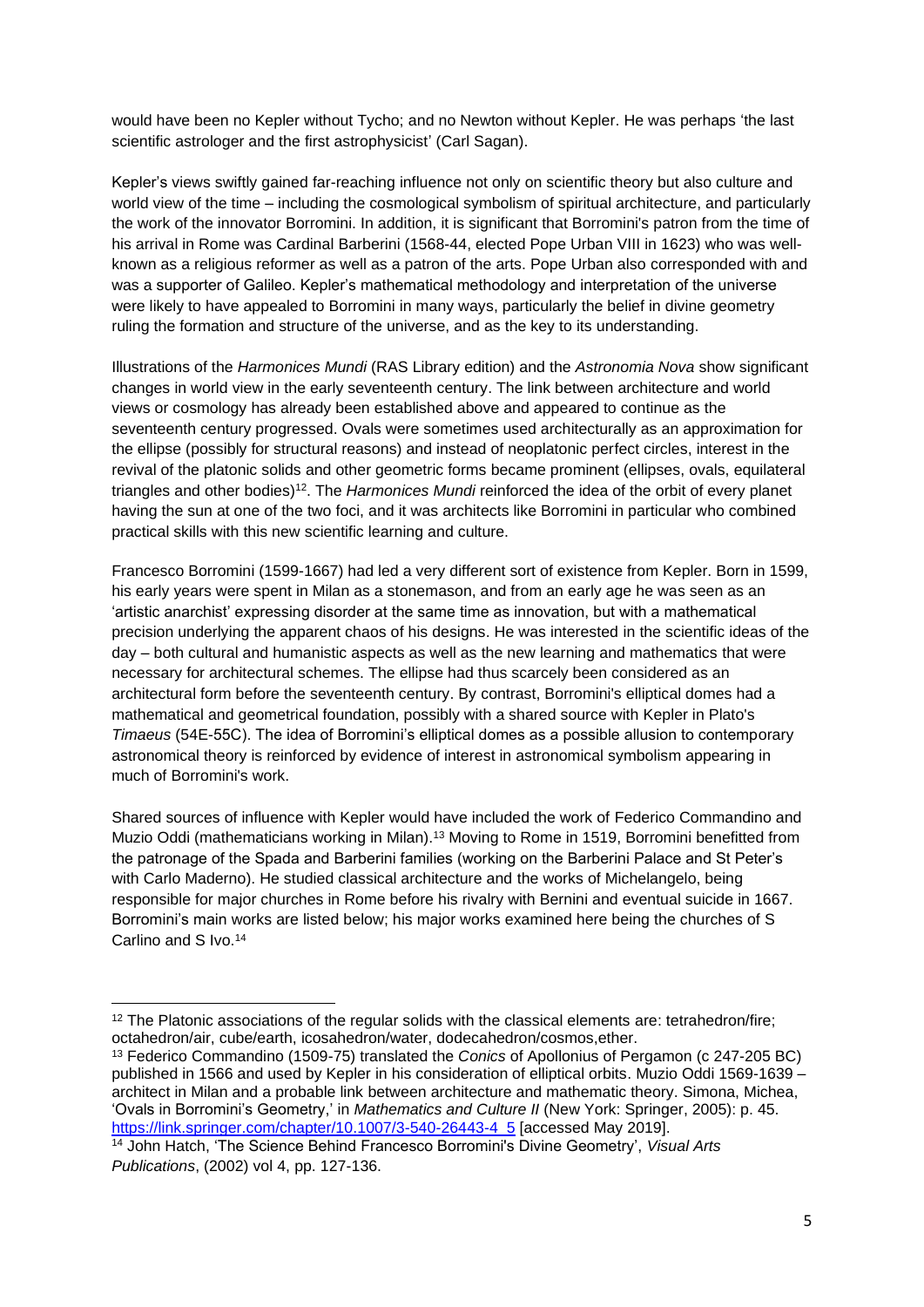| 1627    | Palazzo Barberini (Carlo Maderno)                         |
|---------|-----------------------------------------------------------|
| 1620s   | Sant' Anna dei Palafrenieri (from 1583) restorations      |
| 1623-34 | Baldacchino, St Peter's, contribution to Bernini's design |
| 1634-46 | S Carlo alle Quattro Fontane (appt'd 1634, begun 1638)    |
| 1637-50 | Oratory of S. Filippo Neri (about same time)              |
| 1643-60 | S Ivo della Sapienza (appt'd 1632, begun 1643)            |
| 1644-55 | S. Giovanni in Laterano (radical renovations)             |
| 1647    | Filomarino Altar, SS Apostoli Naples (icosahedron motif)  |
| 1653    | St Agnes in Agona (for Urban VIII Barberini)              |
| 1655    | Collegio di Propaganda Fide (Urban VIII Barberini)        |
| 1652-53 | Palazzo Spada - Galleria Prospettiva                      |

One of Borromini's earliest contributions – to the Palazzo Barberini 1627 was an amazing helicoidal staircase, showing ideas later taken up in S Carlo. His churches of S. Carlo alle Quattro Fontane (Rome, 1638-41) (Fig. 2) and S. Ivo della Sapienza (Rome, 1642) (Fig.3) involve novel and complex geometric designs that appear to be clearly indebted to contemporary astronomical ideas, especially Kepler's interpretation of the cosmos. Mathematical precision underlies Borromini's seemingly extravagant schemes, and seventeenth-century scientific developments could also have had a direct effect on his work. While the sixteenth-century revival of the dome has been linked to the perfection of the circular heavenly orbits, evidence of interest in astronomical symbolism appears in much of Borromini's work and specific motifs (such as the icosahedron) appear to relate to Kepler's theories.

Borromini's elliptical dome in S Carlo alle Quattre Fontane (1638-41) is not simply a rectangle with rounded corners. The construction here is based on a specific and measurable mathematical schema, resulting in a complex structure of elliptic segments that dominates the entire design of the church. The enormous changes in world view, cosmology and astronomy might well have had a direct effect on this work where the plan is based on an intricately evolved geometrical diagram, which appears to attempt construction of the ellipse in a far more sophisticated way than late sixteenth-century examples where domes were (very rarely) simply elongated along one axis. By contrast, the use by Borromini of the mathematically based or elliptical dome in S Carlo alle Quattre Fontane (1638-41) is striking in its geometric and mathematical basis. Not simply a rectangle with rounded corners, the elliptical dome rests on a stretched Greek cross. The façade of San Carlo is also based on a complex system of convex and concave forms. At about the same time, Borromini was working on the Oratory of S Philip Neri (1537-50), which also significantly uses stellar and astronomical details, such as the star motifs on the finials and the astronomical fireplace. An oval music room is included in the design.

Borromini's famous church of St Ivo della Sapienza, Rome, slightly later in date at 1643-60, also involves complex celestial and terrestrial zones, as appropriate to the Church of the University of Rome, La Sapienza. At S Ivo, Borromini transformed the traditional central church plan by using a star hexagon plan extending into the dome. S. Ivo involves novel and complex geometric designs that are key to the understanding of the building. The six-point starred decoration completely dominates, while the octagonal floor decoration within this hexagonal building also recalls Kepler's nested solids, especially in the use of a border or dividing line, which also recalls Kepler's approach to polygonal forms. A star/hexagon plan, is based on intersecting equilateral triangles, forming six bays and organising the structure through its geometry as ribs lead the eye up past the stars to the vault of heaven. The hexagonal ceiling is unique, and significantly, contrasts with the floor design which uses octagonal motifs, in another reference to Kepler's cosmic geometry. Spiral designs, based on the golden section (like Fibonacci curves) are used in the tower on the exterior, expressing harmony and proportion in line with the concept of musical intervals. 15

<sup>15</sup> Wittkower, *Architectural Principles*, pp. 117 and 142,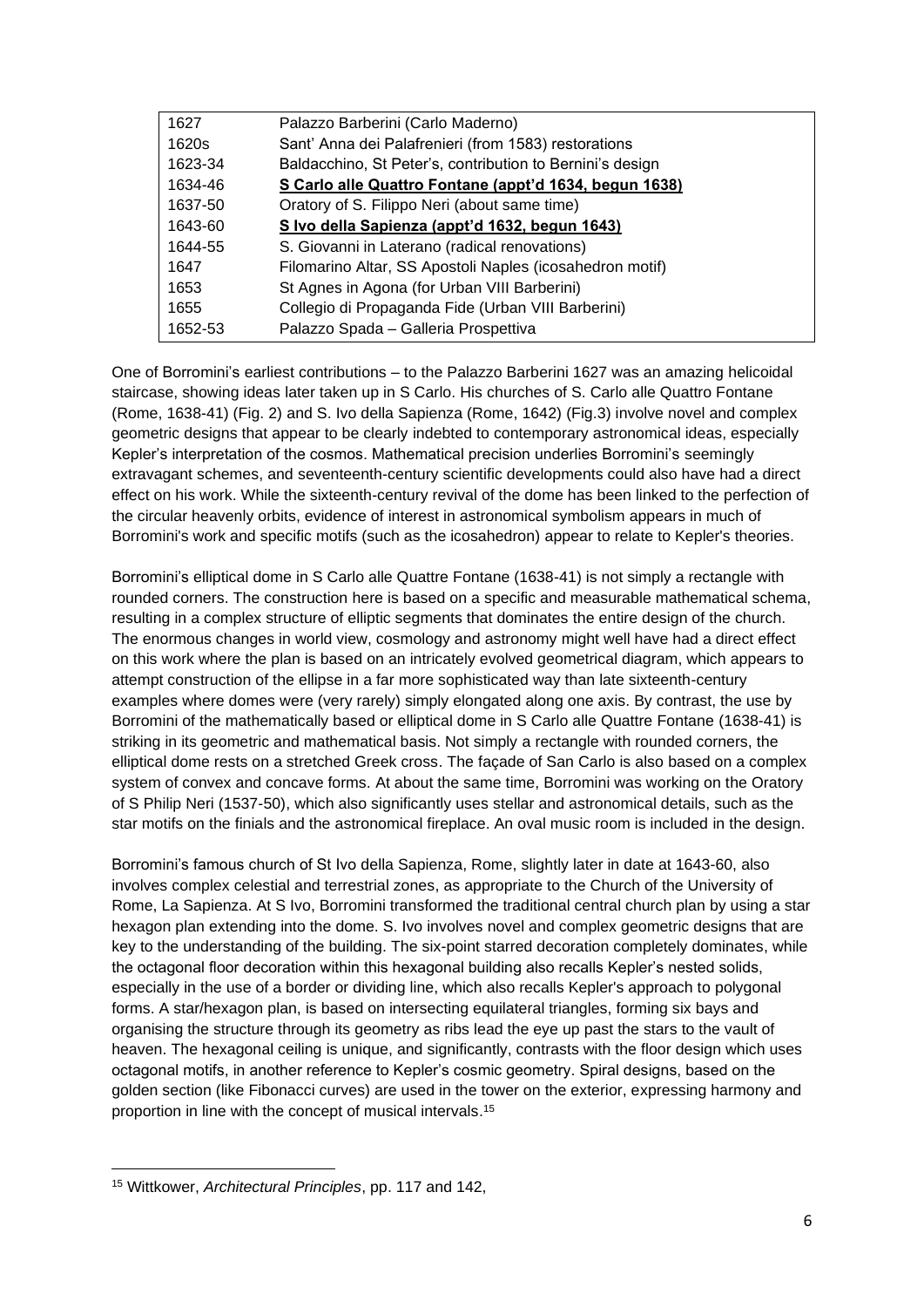In his later works, Borromini's radical renovations at S. Giovanni in Laterano (1650/1644-55) also reflect the architect's interest in current mathematical problems, as shown by the elliptical schema on ceiling. The Filomarino Altar in SS Apostoli Naples (1635-47), was designed by Borromini for Ascanio Filomarino, a close friend of his Barberini patrons. A panel of angels making music is includes as well as significant geometrical ideas, and particularly notable is the startling inclusion of the motif of the icosahedron on the top of the altar (Fig. 4) which seems to relate directly to Kepler's theory of the solids as expressed in his *Mysterium Cosmographica*, 1596 and also in the *Harmonices Mundi*  (Fig.5). St Agnes in Agona (1653) is also important since Urban VIII Barberini called in Borromini to rescue the project, giving it an elliptical basis. The Collegio di Propaganda Fide (1655), also for Urban VIII Barberini, has a complex ceiling vault with mathematical and geometric patterning, whilst the Palazzo Spada (1552-33) although not an ecclesiastical building, also demonstrates Borromini's intense interest in geometry, perspective and scientific illusion. That the meaning of these works and designs is indebted partly to astronomical ideas may further be confirmed by Borromini's cosmic approach to ecclesiastical architecture.

The role of cosmological symbolism in architecture since ancient times, and especially domed architecture, was thus well-established by the Renaissance. Borromini himself was well educated and, as a mathematician, would have been familiar with such ideas. There was a significant revival of ancient sources in Milan: the translations of Roman texts by Federico Commandino were used by Kepler, and the architect and mathematician Muzio Oddi was also based in Milan.<sup>16</sup> Kepler's ideas had already become widespread in Italy and as far as England. His international fame meant his works were known and the summary, *Epitome of Copernican Astronomy,* was widely read. Borromini, like Kepler, also received support from the Jesuits, and his search for harmony and proportion (as in music/intervals) appeared similar to that of Kepler. Borromini examined geometric forms in architecture in the same way that Kepler considered them as the basis of universe. 'Divine Geometry' was key in the relation between human/divine, earth/cosmos, celestial/terrestrial. Contrary to the rules of classical architecture, earth's imperfections could be organised by means of a geometrical system with divine order ruling over chaos.

Galileo also looked to a geometric interpretation of the cosmos: 'The great book of nature is written in the language of mathematics … triangles, circles and other geometry' (*Opere Il Saggiatore* p. 171), while Kepler came to realise that the Cosmos is based on ellipses rather than circles. Seeing the universe as a symbol of the Holy Trinity (with God as sun, Christ as fixed stars and the forces in between as spirit), Kepler's geometry removed mankind from the centre of universe. Borromini would have been aware of Kepler's astronomy as well as the tradition of ecclesiastical architecture as microcosm of universe. His churches have symbols of the Trinity, stars, and oval/elliptical domes that were not capricious but based on mathematics. He gave a nod to the dynamic new cosmological ideas in his architecture, for observers to interpret and understand.

As far as patronage was concerned, both Kepler and Borromini were supported by the Church and other powerful patrons. Kepler's support by the Jesuits was surprising considering that he was a Lutheran. The Barberini family also provided patronage to both Kepler and Borromini. Borromini worked as architect on the Barberini Palace, and Maffeo Barberini, elected Pope Urban VIII in 1623, had a special interest in astronomy and also supported Galileo (until 1633). He was a prominent patron of the arts and a reformer of the Church. The Spada family (including cardinals), also supported Borromini who worked on their palace, as well as being patrons of astronomy.

The effects of Kepler's *Harmonices Mundi* on art and architecture appear to have continued, especially since Kepler did not share the ancient belief that 'results should be kept secret for only revealed to initiates. Quite the reverse'; and he wrote to Maestlin (1595) 'the more others build on my

<sup>16</sup> Simona, 'Ovals in Borromini's Geometry', p. 45-52.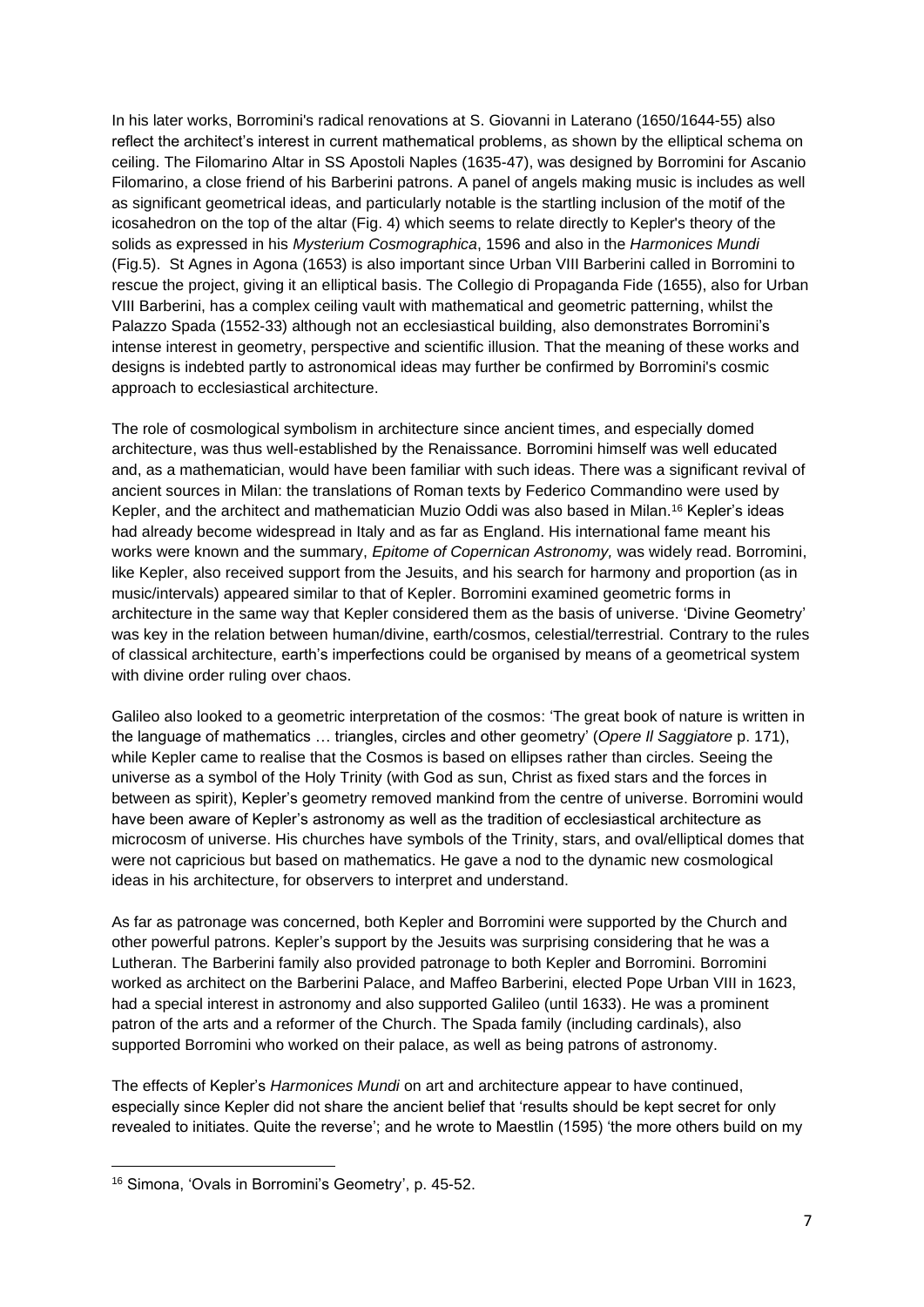work the happier I shall be.<sup>17</sup> For example, in his piazza at St Peter's, Rome Bernini chose neither a circular nor square shape as might be expected but an oval/elliptical space is defined by Bernini's colonnades to enclose the foreground space of St Peter's (1655-57) as he draws away from the accepted traditional classical forms.<sup>18</sup> His design for Sant' Andrea al Quirinale (1658), of a transversal ellipse intersected by a longitudinal axis defined by an imposing entrance, is similarly innovative.

Even in England under James I, to whom the *Harmonices Mundi* had been dedicated, Inigo Jones and Rubens took up the motif of the ellipse in the Banqueting House Whitehall. Influence upon Sir Christopher Wren (1632-1723) also appears possible since he was an astronomer as well as architect, and his inaugural lecture as Gresham Professor (1657) referred to Copernicus, Galileo, and the elliptical orbits of Kepler.<sup>19</sup> Wren also used some oval or elliptical designs in several of the churches he designed after the Fire of London (1666), such as St Mary Abchurch, 1681, and in joint designs with his colleague Robert Hooke, a co-founder of the Royal Society in 1660. The change in role and status of astronomers is reflected in the painting of *The Astronomers* by Niccolo Tornioli in the Galleria Spada, in which some identifications can be made of the astronomers depicted (Ptolemy, Aristotle, Copernicus, Galileo, and possibly Tycho, Plato and Kepler).

While the seventeenth century marks the beginning of the divisions and subsequent separation (if not 'warfare') between science and theology, the prevalence of elliptical domes at this time does seem to suggest a positive link. Borromini's patron from the time of his arrival in Rome was Cardinal Barberini, who was elected Pope Urban VIII in 1623 and had been an active supporter of Galileo himself, writing a letter to him expressing his sincere admiration.<sup>20</sup> As far as the new astronomy was concerned, Urban VIII showed a clear interest until his *volte face* in the 1530s, by which time the fashion for elliptical domes in the Baroque had taken hold. Borromini was not only looking back at ancient ideas (from the scriptures and classics), but also at the newest ideas. Influence did not consist of just copying ideas and illustrations from *Harmonices Mundi.* Kepler's 'Harmony of the World' can be claimed as source for a real influence on Borromini's architecture, based on the understanding and expression of the concept of Order and Harmony in the universe, through underlying geometry, and perfection. The new, revolutionary and dynamic approach as proposed by Kepler brought about a change in world view and the idea of humanity's place in the cosmos - with new attitudes, as well as new science. The seventeenth century does, in many ways, mark the beginning of the divisions between science and theology but not, it seems, as far as cosmological symbolism in Church architecture in Rome the 1530s and 40s is concerned. Borromini's use of the elliptical dome in preference to classical and humanist ideas of the perfection of the circular form, appears to be related to the changing cosmological view following the dissemination of Kepler's works, particularly the *Harmonices Mundi.* It seems unlikely to be a coincidence that that the predilection for elliptical domes in ecclesiastical architecture arrived following the publication of Kepler's great work. The exuberance of the Baroque was part of the revolutionary, new and dynamic age – yet with underlying harmony and order as ordained by God.

<sup>17</sup> Field, J V, *Kepler's Geometrical Cosmology* (London: Athlone, 1988), p.189f.

<sup>&</sup>lt;sup>18</sup> For example, the massive elliptical dome by Francesco Gallo, Sanctuary of Vicoforte (1<sup>st</sup> quarter of 18th century); oval-plan churches of Vienna; group in Bohemia between 1698 and 1710; Guarini design for Theatine church of S. Maria Ettinga for Prague in 1769; elliptical domes in the Po valley (first half of  $18<sup>th</sup>$  century).

<sup>19</sup>Sir Christopher Wren, inaugural lecture as Gresham Professor of Astronomy: 'I must reverence for giving occasion to Kepler (as he himself confesses) of introducing Magneticks into the Motions of the Heavens, and consequently of building the elliptical Astronomy.' *Life and Works of Sir Christopher Wren, from the Parentalia or Memoirs by his Son Christopher, 1549 (p. 56)* 

[<sup>\(</sup>https://archive.org/stream/cu31924015672920/cu31924015672920\\_djvu.txt\)](https://archive.org/stream/cu31924015672920/cu31924015672920_djvu.txt) Cornell University Library [accessed 17 May 2019].

<sup>20</sup> Koestler, *Sleepwalkers*, pp. 362, 437 and 448. Blunt, *Borromini*, p. 22f. and 47 (Blunt also argues the influence of Galileo on Borromini).